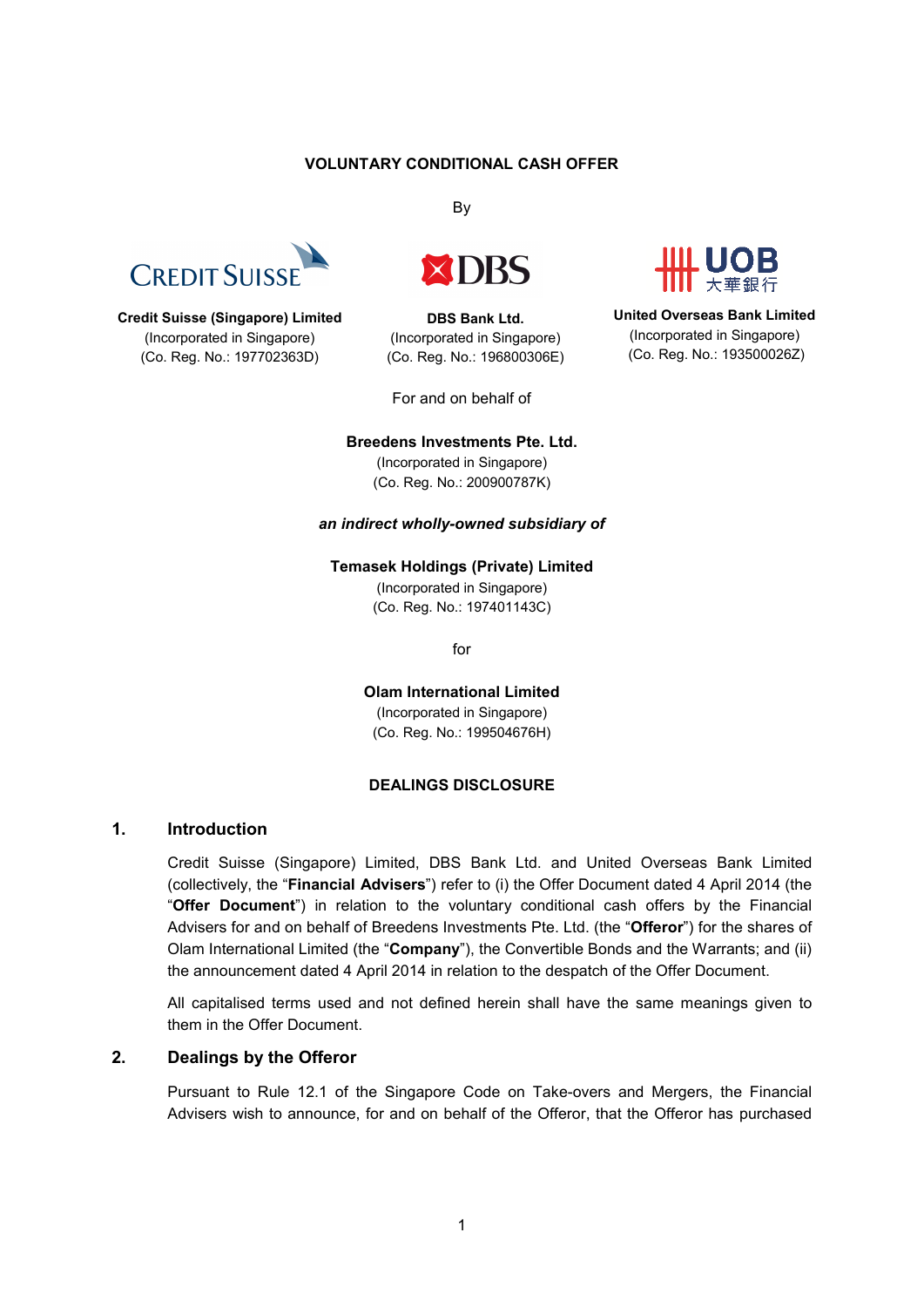| Date of purchase | <b>Number of Shares purchased</b> | <b>Consideration per Share,</b><br>excluding brokerage fee,<br>clearing fee and applicable tax |
|------------------|-----------------------------------|------------------------------------------------------------------------------------------------|
| 10 April 2014    | 18,120,000                        | S\$2.230                                                                                       |
| 10 April 2014    | 2,500,000                         | S\$2.225                                                                                       |
| 10 April 2014    | 397,000                           | S\$2,220                                                                                       |

the following Shares on the Singapore Exchange Securities Trading Limited (the "SGX-ST")<sup>1</sup>, details of which are set out below:

# **3. Aggregate Securityholdings**

The Financial Advisers wish to announce, for and on behalf of the Offeror, that:

- **3.1 Securities held as at 14 March 2014 (the "Offer Announcement Date").** Based on the information available to the Offeror, as at the Offer Announcement Date:
	- **3.1.1** the Offeror owned, controlled or had agreed to acquire an aggregate of 358,959,140 Shares, representing approximately:
		- (i) 15.0 per cent. of the total issued share capital of the Company<sup>2</sup>; and
		- (ii) 13.2 per cent. of the maximum potential share capital of the Company<sup>3</sup>;
	- **3.1.2** the Offeror and its Concert Parties owned, controlled or had agreed to acquire an aggregate of 1,256,022,801<sup>4</sup> Shares, representing approximately:
		- (i) 52.5 per cent. of the total issued share capital of the Company; and
		- (ii) 46.2 per cent. of the maximum potential share capital of the Company;
	- **3.1.3** the Offeror and its Concert Parties own, control or have agreed to acquire an aggregate of 195,029,284<sup>5</sup> Warrants, representing approximately 49.0 per cent. of the total issued Warrants of the Company; and

<sup>-</sup>1 In this Announcement, securities agreed to be acquired pursuant to a trade on the SGX-ST on a trading day shall be regarded as being acquired on such trading day, notwithstanding that settlement of that trade will occur on a later trading day.

 $2$  In this Announcement, for purposes of computation, the total number of issued and paid-up Shares is 2,390,213,869.

<sup>3</sup> In this Announcement, for purposes of computation, the total number of issued and paid up Shares in the "**maximum potential share capital of the Company**" is 2,721,324,607. For the purposes of this Announcement, the "**maximum potential share capital of the Company**" means the total number of Shares which would be in issue if all the outstanding Convertible Bonds and Options (other than those owned, controlled or agreed to be acquired by the Offeror or its Concert Parties) were validly converted and exercised as at the date of the relevant declaration.

<sup>4</sup> This figure comprises: (i) the 358,959,140 Shares held by the Offeror; (ii) the 228,631,313 Shares held by the Temasek Entities and directors of the Offeror and Temasek; (iii) the 667,996,498 Shares held by KSL and Key Management, who have provided irrevocable undertakings to the Offeror to accept the Offer in respect of part but not all of their existing shareholdings in the Company and who are deemed to be acting in concert with the Offeror in connection with the Offer; and (iv) the 435,850 Shares held by the Financial Advisers.

<sup>5</sup> This figure comprises: (i) the 85,811,860 Warrants held by the Offeror, the Temasek Entities and directors of the Offeror and Temasek; and (ii) the 109,217,424 Warrants held by KSL and Key Management.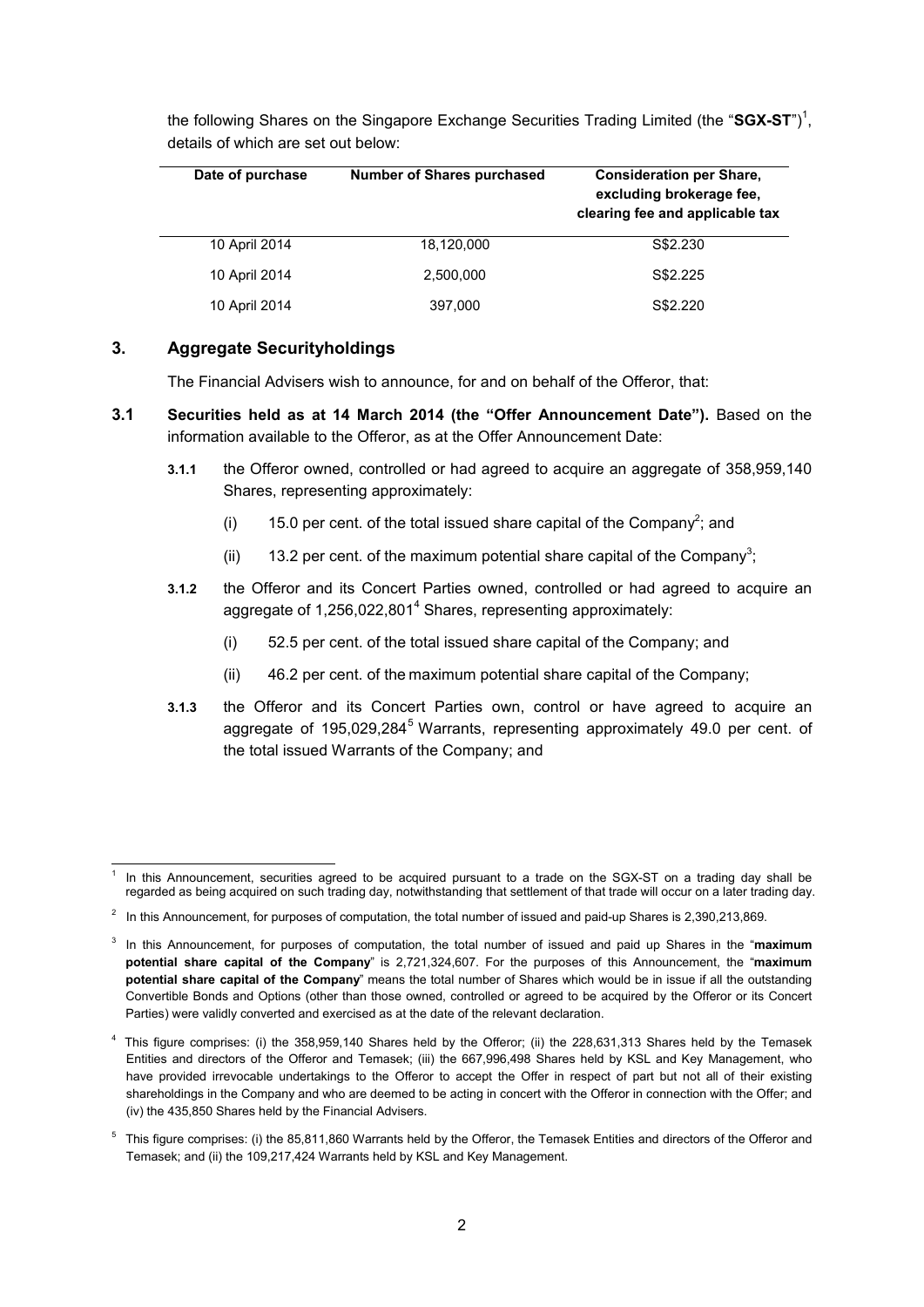- **3.1.4** the following Concert Parties of the Offeror are party to the following derivatives transactions:
	- (i) Aranda Investments Pte. Ltd.:
		- (a) Equity Swap Transaction for a notional amount of S\$60,000,000 in respect of fully paid Shares with a price cap of S\$1.80 (plus relevant costs) and a maturity date of 5 January 2015; and
		- (b) Equity Swap Transaction for a notional amount of S\$60,000,000 in respect of fully paid Shares with a price cap of S\$1.80 (plus relevant costs) and a maturity date of 5 January 2015; and
	- (ii) UOB:
		- (a) Call option for a notional amount of S\$212,241.60 in respect of fully-paid Shares with a strike price of S\$1.5606 and an expiry date of 21 March 2014;
		- (b) Call option for a notional amount of S\$201,633.60 in respect of fully-paid Shares with a strike price of S\$1.8003 and an expiry date of 4 April 2014;
		- (c) Call option for a notional amount of S\$418,798 in respect of fully-paid Shares with a strike price of S\$1.957 and an expiry date of 17 April 2014; and
		- (d) Worst-of-put option for a notional amount of S\$200,000 in respect of fully-paid Shares with a strike price of S\$1.906 and an expiry date of 24 April 2014.
- **3.2 Shares acquired or agreed to be acquired between the Offer Announcement Date and up to 5.00 p.m. on 10 April 2014 (other than pursuant to valid acceptances of the Offer).**  Between the Offer Announcement Date and up to 5.00 p.m. on 10 April 2014:
	- **3.2.1** the Offeror acquired or agreed to acquire an aggregate of 21,017,000 Shares, representing approximately:
		- (i) 0.9 per cent. of the total issued share capital of the Company; and
		- (ii) 0.8 per cent. of the maximum potential share capital of the Company; and
	- **3.2.2** the Offeror and its Concert Parties have acquired or agreed to acquire an aggregate of 21,017,000 Shares, representing approximately:
		- (i) 0.9 per cent. of the total issued share capital of the Company; and
		- (ii) 0.8 per cent. of the maximum potential share capital of the Company.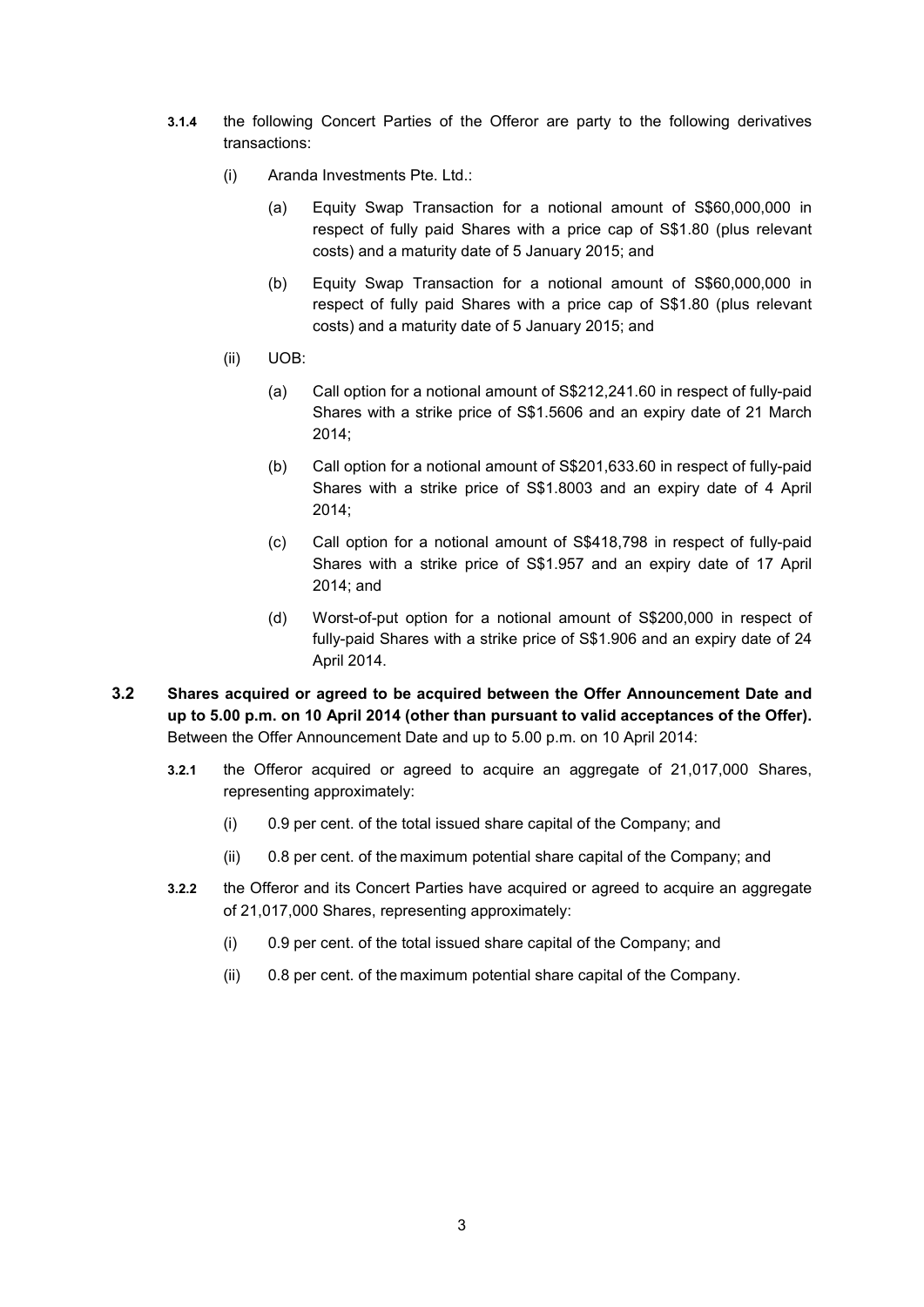- **3.3 Aggregate securityholdings (excluding acceptances of the Offer for Securities).** Accordingly, as at 5.00 p.m. on 10 April 2014:
	- **3.3.1** the Offeror owned, controlled or has agreed to acquire an aggregate of 379,976,140 Shares, representing approximately:
		- (i) 15.9 per cent. of the total issued share capital of the Company; and
		- (ii) 14.0 per cent. of the maximum potential share capital of the Company<sup>6</sup>;
	- **3.3.2** the Offeror and its Concert Parties owned, controlled or have agreed to acquire an aggregate of 1,277,039,801 Shares, representing approximately:
		- (i) 53.4 per cent. of the total issued share capital of the Company; and
		- (ii) 46.9 per cent. of the maximum potential share capital of the Company<sup>7</sup>;
	- **3.3.3** there is no change to the holdings of Warrants of the Offeror and its Concert Parties, as disclosed in **paragraph 3.1.3**<sup>8</sup>; and
	- **3.3.4** the following Concert Parties of the Offeror are party to the following derivatives transactions:
		- (i) Aranda Investments Pte. Ltd.:
			- (a) Equity Swap Transaction for a notional amount of S\$60,000,000 in respect of fully paid Shares with a price cap of S\$1.80 (plus relevant costs) and a maturity date of 5 January 2015; and
			- (b) Equity Swap Transaction for a notional amount of S\$60,000,000 in respect of fully paid Shares with a price cap of S\$1.80 (plus relevant costs) and a maturity date of 5 January 2015; and
		- (ii) UOB:
			- (a) Call option for a notional amount of S\$418,798 in respect of fully-paid Shares with a strike price of S\$1.957 and an expiry date of 17 April 2014; and
			- (b) Worst-of-put option for a notional amount of S\$200,000 in respect of fully-paid Shares with a strike price of S\$1.906 and an expiry date of 24 April 2014.

### **4. Responsibility Statement**

The directors of the Offeror (including any who may have delegated detailed supervision of this Announcement) have taken all reasonable care to ensure that the facts stated and all opinions expressed in this Announcement are fair and accurate and that no material facts have been omitted from this Announcement, and they jointly and severally accept responsibility accordingly. Where any information has been extracted or reproduced from published or otherwise publicly available sources (including, without limitation, in relation to

 6 The shareholdings of the Offeror exclude acceptances of the Offer received by or on behalf of the Offeror.

 $^7$  The aggregate shareholdings of the Offeror and its Concert Parties exclude acceptances of the Offer received by or on behalf of the Offeror.

<sup>&</sup>lt;sup>8</sup> The holdings of Warrants of the Offeror and its Concert Parties exclude acceptances of the Warrants Offer received by or on behalf of the Offeror.